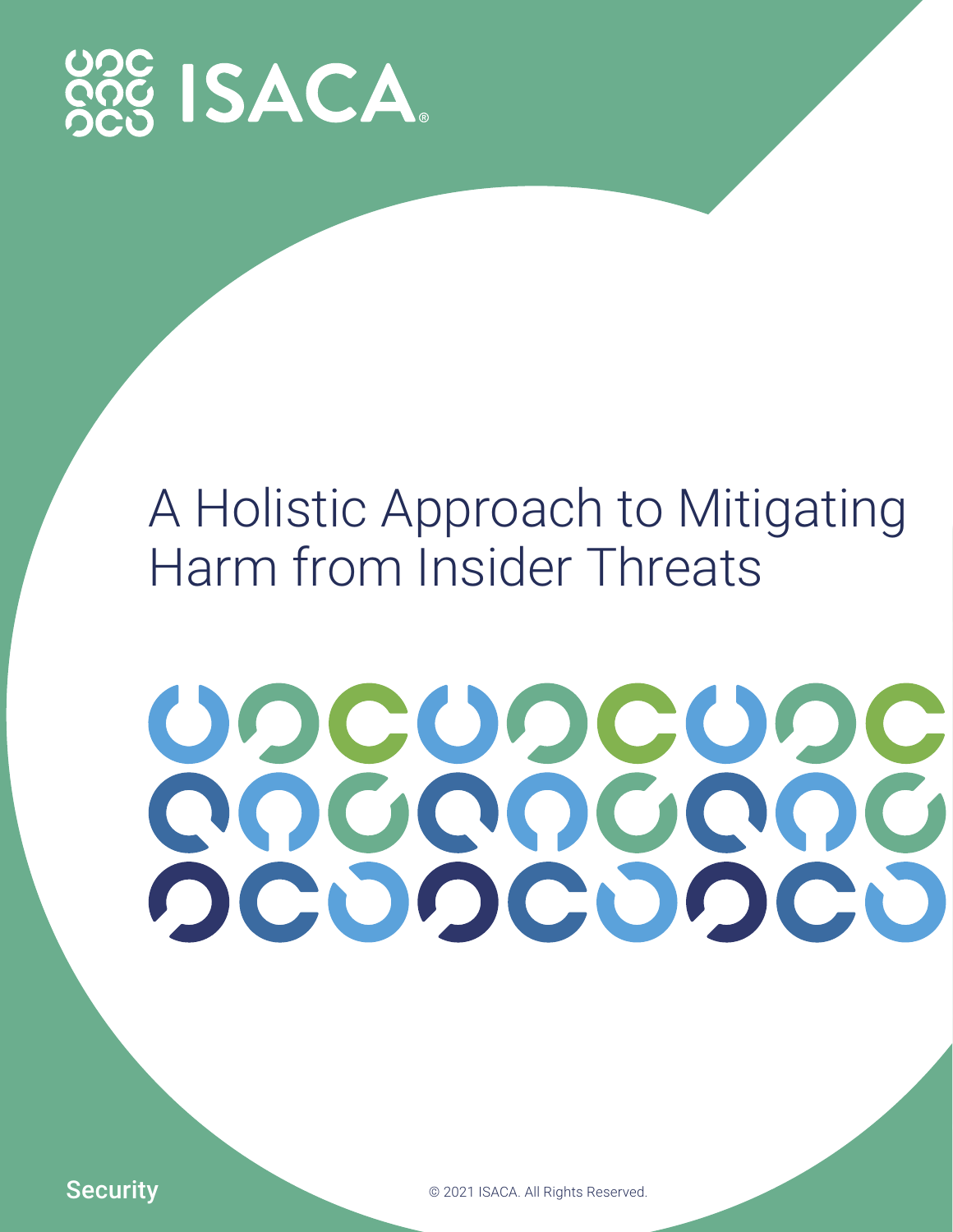# CONTENTS

### [4 Introduction](#page-3-0)

- [4 What Is an Insider Threat?](#page-3-1)
	- [4 / What Is a Security Program?](#page-3-2)
	- [5 / What Is an Insider Threat?](#page-4-0)

### [6 Who Are the Insiders?](#page-5-0)

[6 / Malicious vs. Malignant Insider](#page-5-1)

[Threats](#page-5-1)

- [7 / Outsiders Become Insiders](#page-6-0)
- [7 / MICE—What Turns a Good Insider Bad](#page-6-1)
- [8 / Insiders to Worry About](#page-7-0)
	- *[8 / Well-Meaning Employees](#page-7-1)*
	- *[9 / Malicious Employees](#page-8-0)*
	- *[9 / Contractors](#page-8-1)*
	- *[9 / Vendors](#page-8-2)*
	- *[10 / Support Contractors](#page-9-0)*
	- *[10 / Customers](#page-9-1)*
- [10 Tesla—An Iconic Example](#page-9-2)

### [11 A New Approach](#page-10-0)

[11 / User-Initiated Loss](#page-10-1)

### [12 Human Security Engineering](#page-11-0)

[12 / Removing the Insider From the](#page-11-1)

[Process](#page-11-1)

- [12 / Creating a User Environment That](#page-11-2)
- [Mitigates Opportunities](#page-11-2)
- [13 / Anticipating and Mitigating User-](#page-12-0)
- [Initiated Loss](#page-12-0)
- [13 Conclusion](#page-12-1)
- [14 Acknowledgments](#page-13-0)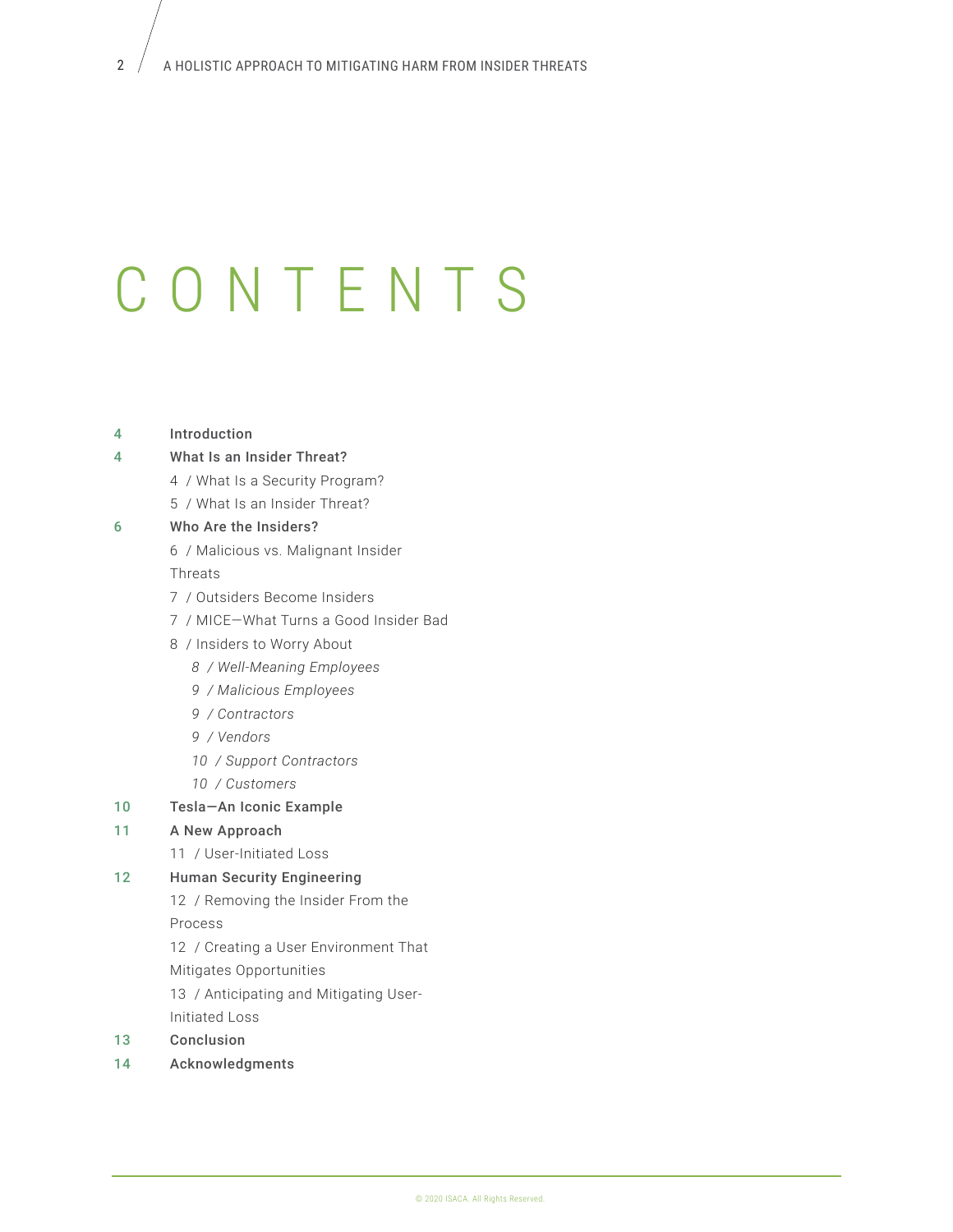# ABSTRACT

All enterprises face potential losses due to insider threats, whether the threat actors are malicious or otherwise. This white paper delves into where insider threats come from, how to anticipate them and the psychology behind them. In this ISACA white paper, learn about new insights that your enterprise can use to anticipate and assess insider threats and mitigation tactics to reduce the associated risk.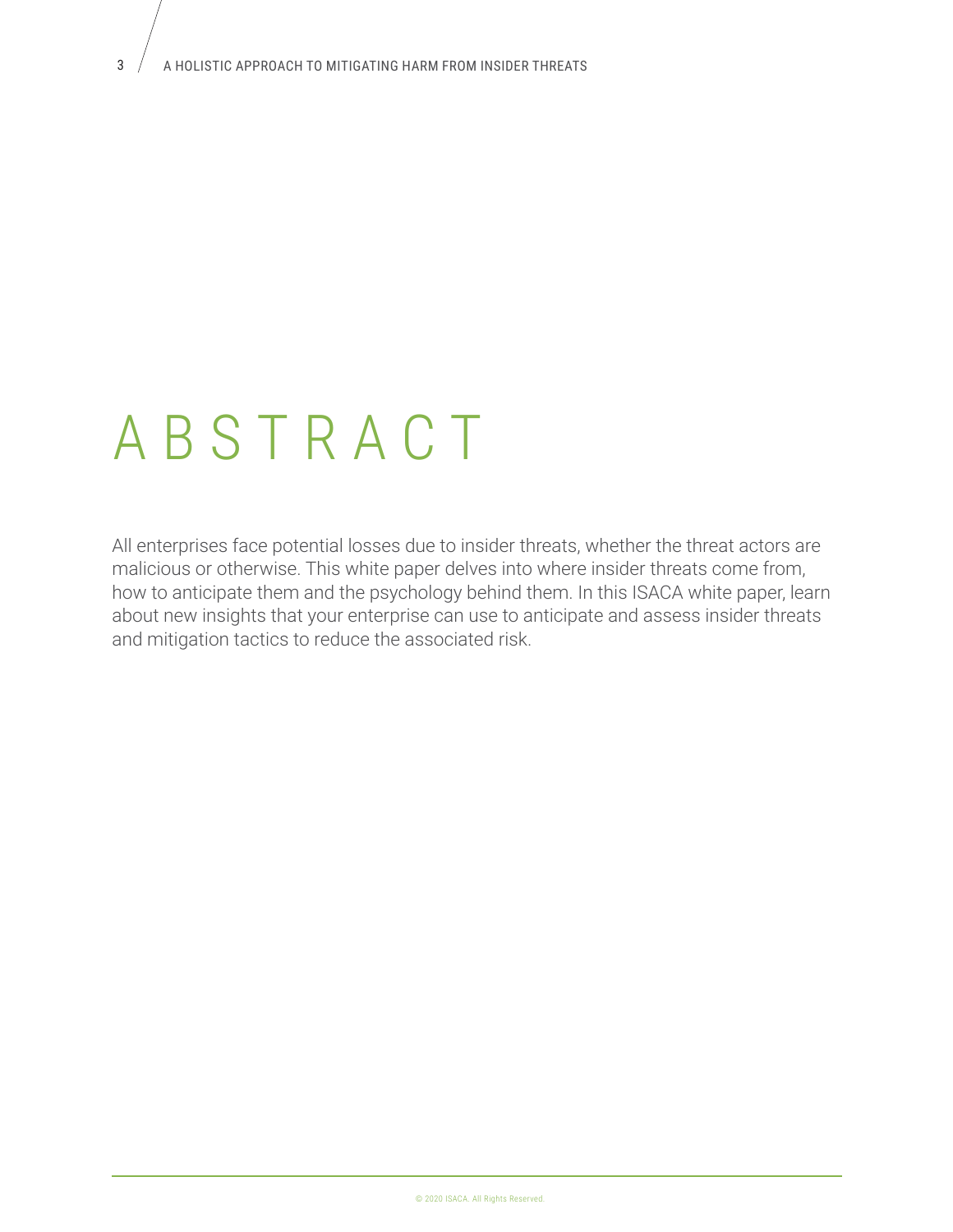# Introduction

The term insider threat may bring to mind the image of a bitter disgruntled employee who wants to exact revenge on the enterprise. A classic example of an insider threat is the character Dennis Nedry<sup>1</sup> in the movie *Jurassic Park*, a system administrator who sabotages systems so that he can steal information and sell it to a competitor. Fans of Harry Potter films might consider the Voldemort supporters who infiltrated the Ministry of Magic<sup>2</sup> as insider threats.

Movies also often depict whistleblowers to be a form of insider threat—heroes overcoming evil corporate practices and divulging information that saves the world from a variety of evils. The whistleblowers figure out a way to subvert the best protections and tightest security to free

<span id="page-3-0"></span>information for the greater good. The images are always dramatic.

The fortunate or unfortunate reality, depending on perspective, is that insider threats are rarely as interesting as the characters in books or movies. They are much more mundane and typically are not part of a high stakes cat-and-mouse game. This is a gift and a curse. Insider threats are not as sophisticated as often portrayed, but they can harm their targets through simple and common actions that are difficult to detect and mitigate.

This white paper provides an overview of insider threats and suggests a new paradigm for viewing and mitigating insider threats and related harmful user actions.

# What Is an Insider Threat?

The implication of insider threats is that it is difficult to stop insiders who are truly clever and motivated; however, the reality is very different. Based on a wide variety of insider threat investigations, most revealed insiders who were apathetic or otherwise well meaning.

### The implication of insider threats is that it is difficult to stop insiders who are truly clever and motivated; however, the reality is very different.

Although insiders may have worked at enterprises considered sophisticated, the tactics that they used were typically mundane and basic and did not rise to the level of genius. Indeed, some investigated insider threats involved Chinese intelligence agencies that recruited insiders<sup>3,4</sup> or trusted employees who were sociopaths

<span id="page-3-1"></span>who offered their services to Cuban and Russian intelligence agencies in exchange for money.

To understand the insider threat, it is necessary to take a step back and consider what is a threat in general and evaluate how threats impact a security program.

### <span id="page-3-2"></span>What Is a Security Program?

By definition, security is being free from risk—but it is impossible to be free from risk. Even though a security professional's job is securing IT assets, it involves balancing potential loss with the requirement to provide access, with limited resources and policy and procedural constraints.

<sup>&</sup>lt;sup>1</sup> Fandom, "Dennis Nedry," Jurassic Wiki, [https://jurassicpark.fandom.com/wiki/Dennis\\_Nedry](https://jurassicpark.fandom.com/wiki/Dennis_Nedry)

<sup>&</sup>lt;sup>2</sup> Fandom, "Fall of the Ministry of Magic," Harry Potter Wiki, [https://harrypotter.fandom.com/wiki/Fall\\_of\\_the\\_Ministry\\_of\\_Magic](https://harrypotter.fandom.com/wiki/Fall_of_the_Ministry_of_Magic)

<sup>3</sup> <sup>3</sup> US Department of Justice, "Chinese Intelligence Officers and Their Recruited Hackers and Insiders Conspired to Steal Sensitive Commercial Aviation and Technology Data for Years," 30 October 2018, [https://www.justice.gov/opa/pr/chinese-intelligence-o](https://www.justice.gov/opa/pr/chinese-intelligence-officers-and-their-recruited-hackers-and-insiders-conspired-steal)fficers-and-their-recruited-hackers-and-insiders[conspired-steal](https://www.justice.gov/opa/pr/chinese-intelligence-officers-and-their-recruited-hackers-and-insiders-conspired-steal)

<sup>4</sup> <sup>4</sup> Ratman, G.; "Report: Underground hackers and spies helped China steal jet secrets," *Roll Call*, 15 October 2019, https://www.rollcall.com/2019/10/15/report-underground-hackers-and-spies-helped-china-steal-jet-secrets/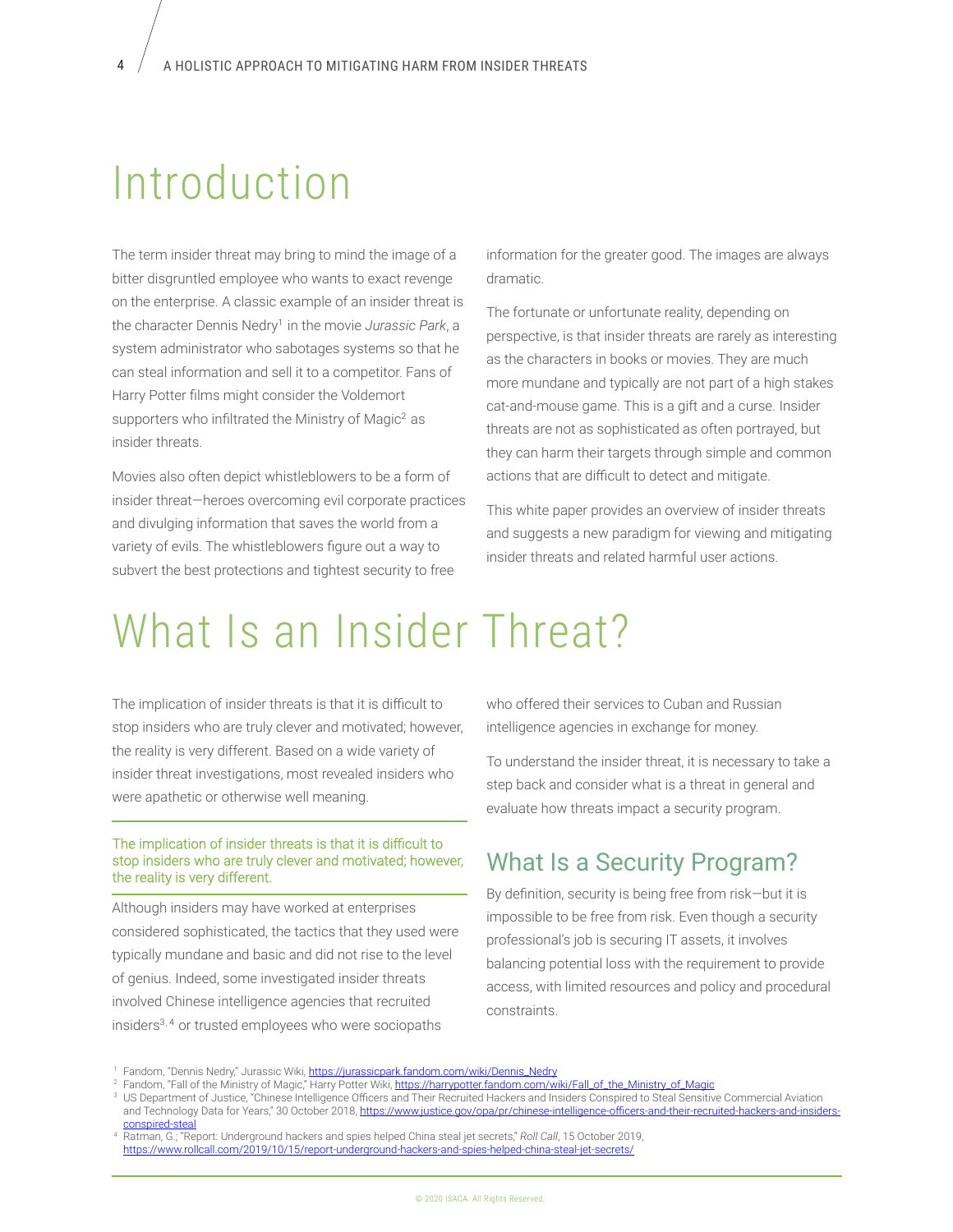Fundamentally, maximum risk exposure equates to the value of the enterprise. To a small extent, exposure incidents have harmed personal reputations of the people involved in exposed enterprises. The risk to the enterprise value is determined by vulnerabilities and threats. Vulnerabilities are the weaknesses that can be exploited. Threats are the entities that exploit vulnerabilities in a manner that can result in harm.

### Fundamentally, maximum risk exposure equates to the value of the enterprise.

Without a vulnerability, a threat cannot put enterprise value at risk. Without a threat, a vulnerability cannot be exploited to create a loss. Threat and vulnerability are necessary to have risk.

Vulnerabilities can be technical, operational, physical or personnel-related in nature. Threat actors can exploit the vulnerabilities that best suit their needs and capabilities. For example, a group of cybercriminals based in Europe do not ordinarily exploit physical vulnerabilities in a South American enterprise.

Threats can be anything (e.g., object, substance or human) that is a potential cause of an unwanted incident. Regarding types of threats, natural disasters cause more harm than malicious individuals, short of launching weapons of mass destruction. Hurricanes and typhoons can devastate areas and seriously hamper computer operations. When a random power outage hits a particular location, enterprises can stop functioning. For example, in 2003, a tree fell and knocked out a power line, causing a chain reaction that resulted in a massive power outage in the northeastern United States. Fifty-million people and all the businesses in the region lost electricity.<sup>56</sup>

The human type of threat can be insiders or outsiders. They can be nation states or petty criminals. They can be well-meaning people or malicious actors. If they are ever in a position to initiate a loss, they are a threat.

To stop losses, it is necessary to implement countermeasures. Countermeasures are processes that directly reduce vulnerabilities or threats. At its most basic, the implementation of countermeasures constitutes a security program.

### <span id="page-4-0"></span>What Is an Insider Threat?

The reason for discussing risk management and security programs before delving into the insider threat is that it is important to strategically grasp why the insider threat is a unique concern.

Threats exploit vulnerabilities that match the access and capabilities of the threat. Unlike outsiders, insider threats have ready access to physical, technical, operational and personnel vulnerabilities. These threats also have permissions and assumed access that outsiders do not. Even in zero trust environments, enterprises provide insiders with some level of trusted access. Zero trust is limited to a technical environment—it does not address physical, operational or personnel vulnerabilities.

#### Unlike outsiders, insider threats have ready access to physical, technical, operational and personnel vulnerabilities.

Insiders have inherent knowledge about where enterprise value lies. If they want to cause harm, steal information, etc., they have an advantage in knowing exactly how to do it and an easier time executing their actions. More concerning is that even well-meaning insiders can unintentionally cause significant harm due to their access.

Insiders present a special risk to an enterprise and, therefore, require special effort to mitigate potential attacks.

<sup>5</sup> <sup>5</sup> Minkel, J.; "The 2003 Northeast Blackout—Five Years Later," *Scientific American*, 13 August 2008, [www.scientificamerican.com/article/2003-blackout](http://www.scientificamerican.com/article/2003-blackout-five-years-later/)[five-years-later/](http://www.scientificamerican.com/article/2003-blackout-five-years-later/)

<sup>&</sup>lt;sup>6</sup> Electric Choice, "9 of the Worst Power Outages in United States History," www.electricchoice.com/blog/worst-power-outages-in-united-states-history/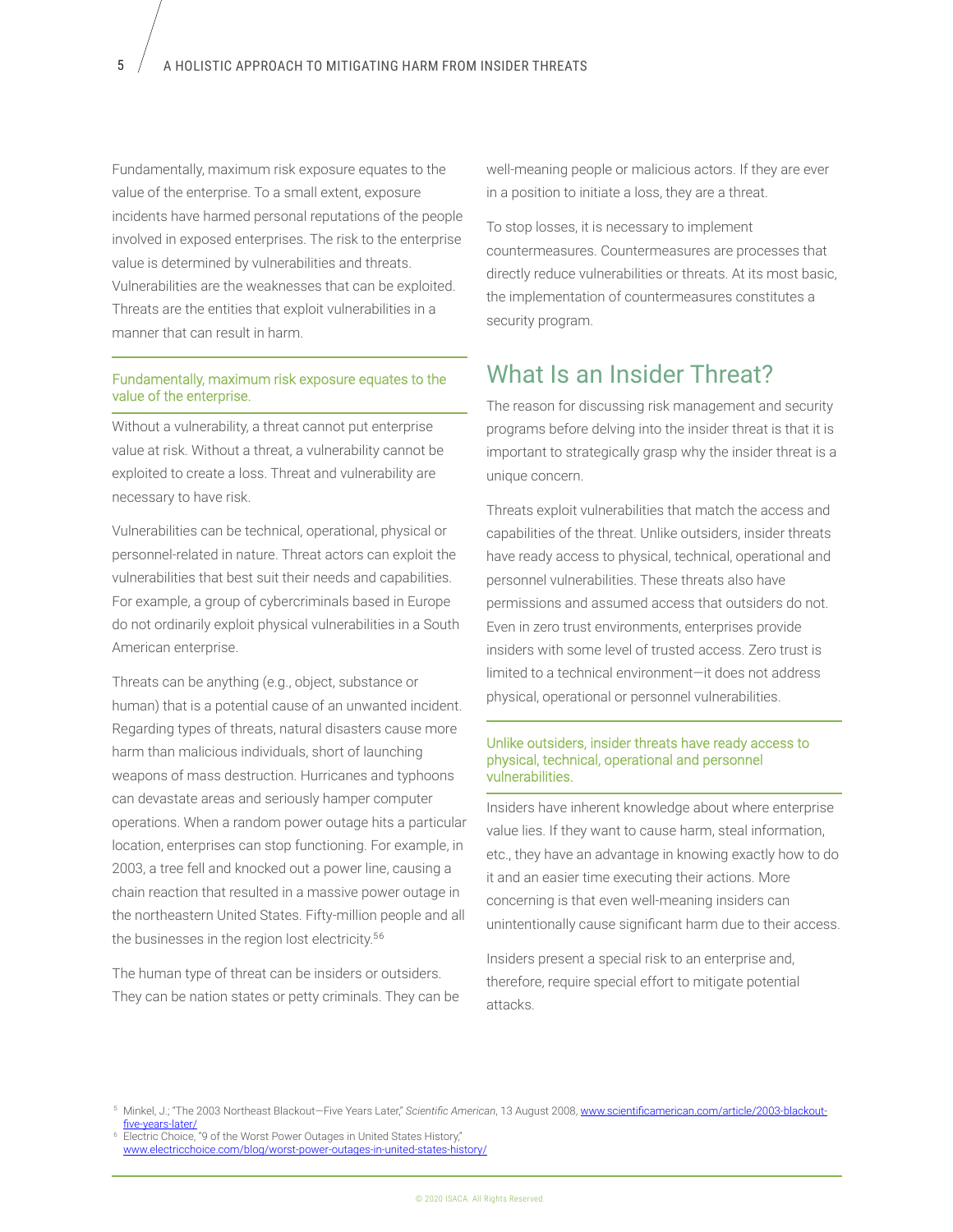# Who Are the Insiders?

Although the concept of an insider might seem straightforward, its various motivations and the levels of damage that can be incurred make it a more complicated concept.

## Malicious vs. Malignant Insider **Threats**

Many insider threats are not malicious. Any entity with the potential to cause harm, for any reason, is a threat. Wellintentioned people cause harm on a daily basis. Accidents happen.

For example, Reality Winner, a defense contractor with access to US National Security Agency (NSA) information, passed intelligence about Russian election interference to reporters at The Intercept. Her intent allegedly was not to commit espionage to benefit a hostile government, but rather to provide The Intercept with proof that the actions of the NSA were reasonable. Whatever the motive, intelligence was leaked to outsiders.<sup>7</sup>

Inefficient business practices/operations can cause a great amount of loss, and, regardless whether they involve people, need to be accounted for in risk management plans. It is necessary to consider all types of losses, regardless of the intent of the source of the loss.

An insider threat program needs to consider all sources of insider threat. Malignant threats are those threats that are unintentional. There is no motive, good or bad, for causing the losses associated with malignant threats.

### Malignant threats are those threats that are unintentional. There is no motive, good or bad, for causing the losses associated with malignant threats.

Malignant threats are those threats that are endemic to enterprise operations. They are constant and likely greater <span id="page-5-0"></span>in aggregate than the loss from a malicious insider that everyone fears. Hurricanes are not malicious, but they can cause more damage than terrorist attacks.

<span id="page-5-1"></span>In enterprises, the accidental loss of a USB drive or laptop can be as harmful as the theft of a device. According to the "Verizon Data Breach Investigations Report", accidents—such as entering the wrong email address—are a major source of data breaches.<sup>8</sup>

Malicious insider threats are clear in their intent. They want to cause harm or potentially just gain benefits without regard to the impact on an enterprise. For example, an individual who wants to steal data for profit causes harm to an enterprise and its clients, but that is just an outcome of achieving the person's intent.

### Malicious insider threats are clear in their intent. They want to cause harm or potentially just gain benefits without regard to the impact on an enterprise.

In one insider case, six competitors were bidding on a large assessment contract. The sales representative from one of the competitors accidentally clicked on "Reply all" in the email response to the solicitation and sent the firm's proposal, with pricing and strategy, to all bidders. This not only gave the other competitors an advantage in seeking the current contract, but also gave them a long-term advantage over the exposed bidder, in that they all could guess its pricing strategies, discounts, perceived competitive advantages, etc., on future competitive proposals.<sup>9</sup>

Although this case is an example of a malignant insider threat, it is worth considering whether it would matter if it were due to a malicious insider. Arguably, this malignant scenario is worse, because a malicious party likely would have shared the information with one competitor, not all of them. What is more important is that the incident likely

- <https://edition.cnn.com/2018/08/23/politics/reality-winner-nsa-leaker-sentenced/index.html> <sup>8</sup> Verizon, "2021 Data Breach Investigations Report,"<https://www.verizon.com/business/resources/reports/dbir/>
- 9 <sup>9</sup> The author was a recipient of the email in this case.

<sup>7</sup> <sup>7</sup> Andone, D.; S. Sendik; "NSA leaker Reality Winner sentenced to more than 5 years in prison," CNN Politics, 23 August 2018,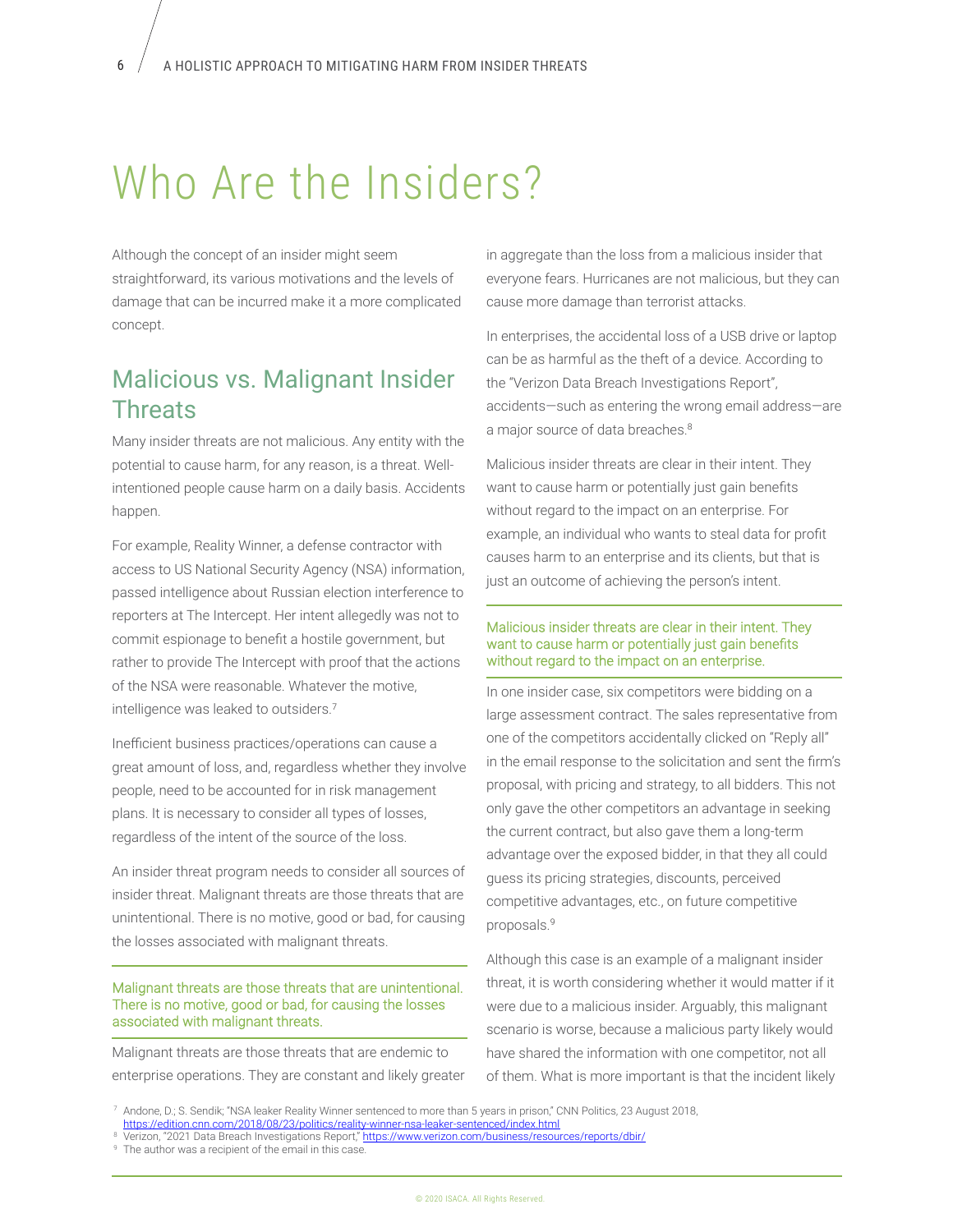resulted in the bidder's exclusion from the work, because the client saw that it was unable to adequately secure its own intellectual property.

Frequently, people discount the likelihood of insider threats because they do not believe that they will encounter an evildoer, and they rarely do. However, considering that malignant insider threats are common and frequent, it is wise to encourage action to address this type of threat. On a positive note, the countermeasures that stop malignant insider threats will generally stop malicious insider threats.

### Outsiders Become Insiders

One critical aspect to consider is that outsiders generally become insiders. For example, phishing is a popular strategy for attackers because it allows an outsider to obtain insider credentials or exploit an insider's access. It is possible for a malicious outsider to compromise the credentials of the most loyal employee in an enterprise and take action using the employee's account.

The infamous Sony hacks in 2014<sup>10</sup> compromised administrator accounts. That situation is not unique—any legitimate account can present a malicious threat.

## MICE—What Turns a Good Insider Bad

In general, malicious insiders do not usually start out with the intent to be malicious. The Computer Emergency Response Team at the Software Engineering Institute at Carnegie Mellon University, which performed extensive studies on insider threats, found that there was usually a significant emotional event  $(SEE)^{11}$  that caused the insider to take malicious actions.

A SEE is some type of emotional trigger that prompts the insider to want to cause harm. Examples include traumas, such as a financial setback, being reprimanded at work, not getting a promotion and going through a divorce. The event triggers an action that the person may have been contemplating but would otherwise not have taken.

### A SEE is some type of emotional trigger that prompts the insider to want to cause harm. Examples include traumas, such as a financial setback, being reprimanded at work, not getting a promotion and going through a divorce.

<span id="page-6-0"></span>For example, Kevin Mallory, a former respected CIA operative<sup>12</sup> was more than \$230,000 in debt and behind on his mortgage. When Chinese intelligence operatives approached him via LinkedIn, he agreed to provide them with top-secret intelligence, including the names of agency operatives, in exchange for money. His motive was to save his house and try to get out of debt, but he rationalized his behavior and convince himself that he was helping the United States by gathering information on Chinese intelligence methods.

Mallory is a stereotypic example of someone who did something that would have been unthinkable to him under other circumstances, but who somehow found a way to justify his actions to himself. In this case, he was not acting out of anger toward the United States and a desire for revenge, so he found another way to justify his behavior.

<span id="page-6-1"></span>Rationalization is a critical issue for many malicious insiders. They will find some way to convince themselves that their actions are justified.

Frequently, the rationalization is evident in their language patterns. Common excuses that spies and criminals have offered during interviews<sup>13</sup> include the following:

- Insisted they did not steal information; they made a copy of it.
- Described felonies as a teenage hobby.
- Claimed if the information was as valuable as the enterprise claimed, the enterprise should have protected it better.

<sup>&</sup>lt;sup>10</sup>VanDerWerff, E.; T. Lee; "The 2014 Sony hacks, explained," Vox, 3 June 2015,<https://www.vox.com/2015/1/20/18089084/sony-hack-north-korea> <sup>11</sup> Collins, M.; M. Theis; R. Trzeciak; J. Strozer; J. Clark; D. Costa; T. Cassidy; M. Albrethsen; A. Moore; "Common Sense Guide to Mitigating Insider Threats," 5th Edition, Carnegie Mellon University Software Engineering Institute, December 2016, [https://resources.sei.cmu.edu/library/asset](https://resources.sei.cmu.edu/library/asset-view.cfm?assetid=484738)[view.cfm?assetid=484738](https://resources.sei.cmu.edu/library/asset-view.cfm?assetid=484738)

<sup>&</sup>lt;sup>12</sup> Dilanian, K.; "How a \$230,000 debt and a LinkedIn message led an ex-CIA officer to spy for China," NBC News, 4 April 2019, www.nbcnews.com/politics/national-security/how-230-000-debt-linkedin-message-led-ex-cia-officer-n990691

<sup>&</sup>lt;sup>13</sup> The author of this paper conducted this research as background for Winkler, I.; Spies Among Us: How to Stop the Spies, Terrorists, Hackers, and *Criminals You Don't Even Know You Encounter Every Day,* Wiley, USA, 2005.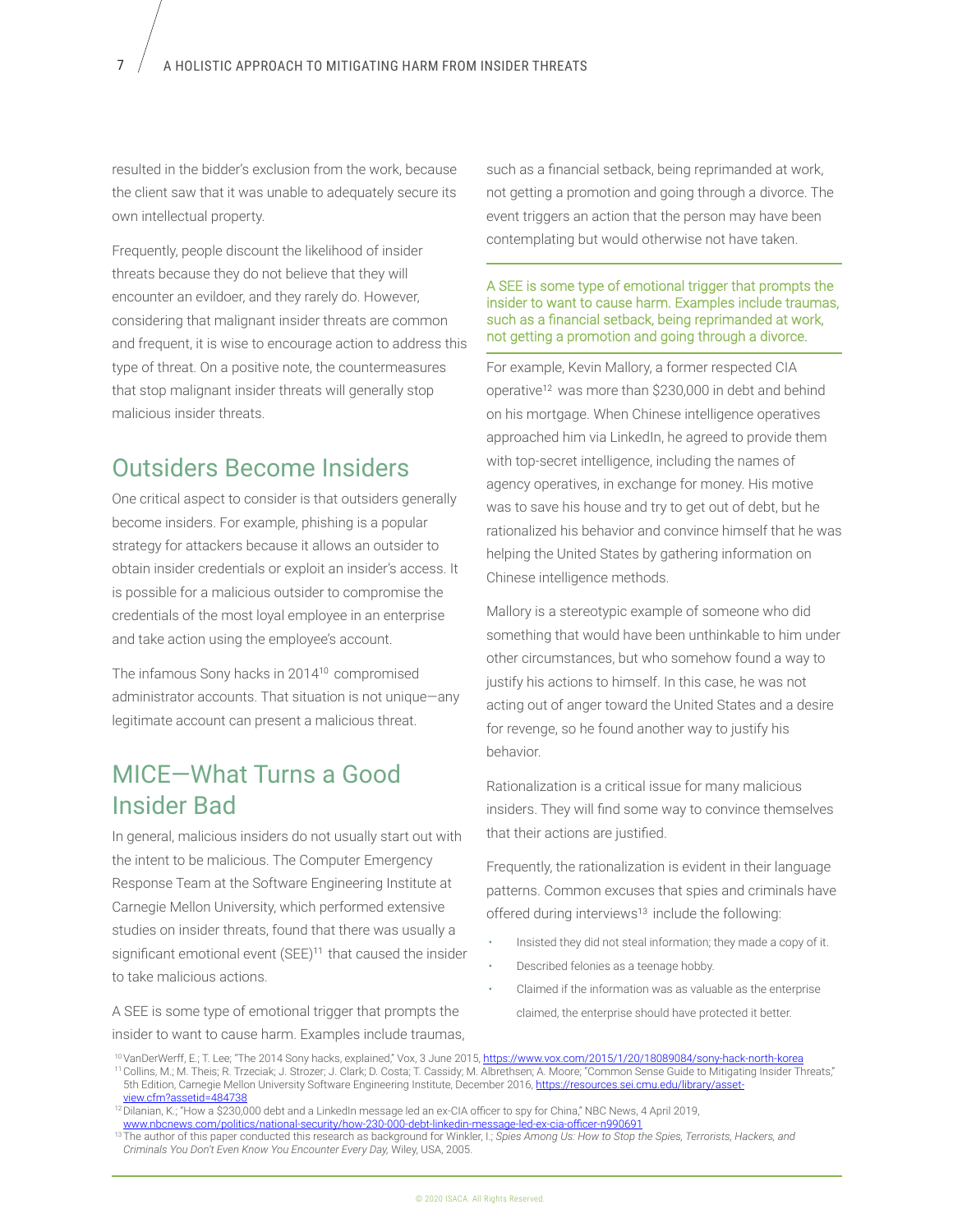- Argued that if the enterprise had paid them better, they would not have needed to supplement their income.
- Claimed that because they created the information, they really did not steal it.

For many, there is always a justifiable reason for the crime.

Human intelligence operatives, aka spies, use the acronym MICE (money, ideology, coercion and ego) to identify the people they recruit to spy against their own countries. This term applies to people who are susceptible to manipulation. Generally, people unilaterally choose to harm their enterprise and become a malicious insider for the same following reasons.

- Money is the need or desire for financial gain. Employees might have a critical need for money or perhaps a strong desire for more money than they are making. They may rationalize that an enterprise is not paying them enough.
- Ideology refers to a political or ethical reason for employees betraying their enterprise. Some people become disillusioned. Some become whistleblowers when they find corrupt practices. In some cases, people involved with foreign intelligence operations may realize that their efforts are not actually supporting their country but are furthering the goals of predatory individuals running the operation. Their disillusionment may turn into a willingness to support another country.
- Coercion is essentially blackmail. A person may be compromised because of a situation that may cause embarrassment or other harm. For example, when someone gives a spy compromising information, the spy can then use that information as a threat, by saying, "Unless you continue to give me information, I will disclose that you gave me information in the past." For a target who wants to escape exposure, this is a point of no return.
- Ego refers to a person becoming a malicious insider due to perceived unfair treatment. The individual may be upset over not getting a promotion or not getting sufficient respect. The person may feel held back from advancement. Any potential slight can be justification to harm the enterprise.

Although these are distinct categories, motivations are usually more complicated. Any person who commits some form of unethical act will likely claim an ideological reason. The claim of a moral reason often carries over to whistleblowers.

A whistleblower is "one who reveals something covert or who informs against another."<sup>14</sup> Although whistleblowers may be afforded legal protections from retaliation, such as employment termination, research indicates that, in some cases, established processes were not followed which, in turn, calls into question the real motivation for raising the alleged employer wrongdoing.

### Insiders to Worry About

<span id="page-7-0"></span>There are reasons to worry about all insiders, but listing them by type is helpful to understand which people represent a significant threat and determine where to focus prevention and mitigation efforts.

### <span id="page-7-1"></span>Well-Meaning Employees

Well-meaning employees are trusted insiders. They never intentionally harm the enterprise. However, they are a malignant threat who inadvertently may cause harm in the course of normal business operations. Accidents happen. Sometimes, employees are just one part of an inefficient process.

### Well-meaning employees are trusted insiders. They never intentionally harm the enterprise. However, they are a malignant threat who inadvertently may cause harm in the course of normal business operations.

This category is not specific to particular employees. It includes all well-meaning people with insider access. While it is true that nonemployees, such as contractors and volunteers, may have less loyalty to an enterprise, they are typically as reliable and trustworthy as employees. Whatever their status, well-meaning individuals who have the necessary access present the greatest source of losses that an enterprise typically experiences.

<sup>14</sup> Merriam-Webster, "whistleblower," [www.merriam-webster.com/dictionary/whistleblower](http://www.merriam-webster.com/dictionary/whistleblower)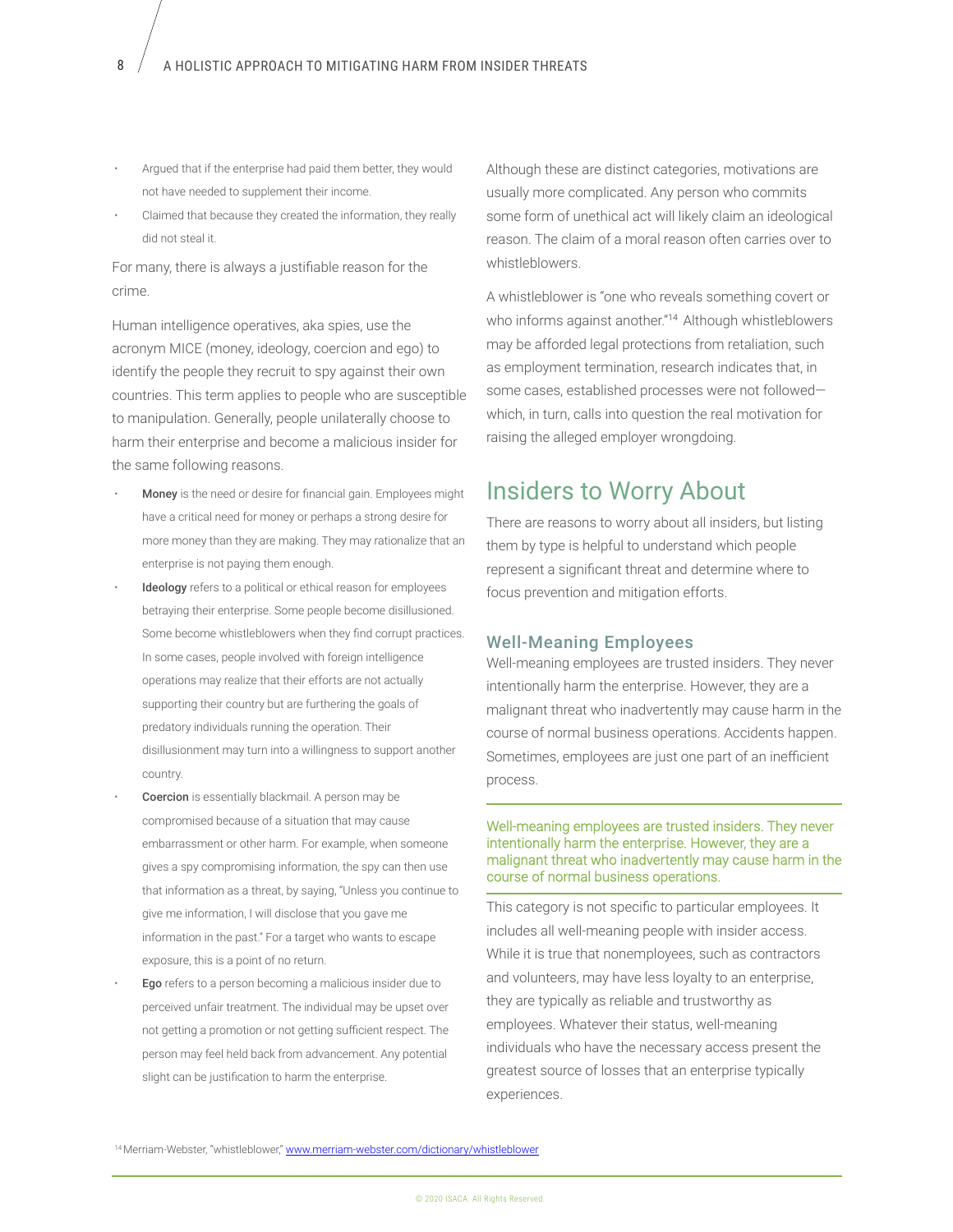### Malicious Employees

Although well-meaning employees might be the source of the greatest losses of an enterprise, that is only because they occupy a significantly greater proportion of the general population. Only one-to-four percent of people have antisocial personality disorder, according to estimates, and might be considered sociopaths or psychopaths.<sup>15</sup> These are people who might intentionally cause harm if given the opportunity. They do not think like most people. They are often very intelligent, and they generally lack empathy.<sup>16</sup> If they come across an opportunity to benefit, whether it is at the expense of an enterprise or not, and if they calculate that they may get away with it, they may cause harm.

Unfortunately, there are also the otherwise ethical people who experience a SEE and intend to make amends later. They may take money for medical care or another critical need. It is for this reason that the US intelligence community, for example, tracks the financial status of people with clearances.

### **Contractors**

Contractors often have access to enterprise data—in many cases, the same access as employees. Contractors are frequently trusted with critical access like employees. In many cases, contractors may have more access than employees. For example, many enterprises use contractors to support their IT infrastructure. A system administrator has access to all the information inside an enterprise, and, if the administrator role is performed by an outside contractor, that contractor has critical access.

Although a contractor may be more trustworthy than many employees, there may be competing concerns and loyalties. For example, budget information can indicate whether an enterprise is willing and able to raise the rates it pays to contractors. If an enterprise wants to replace a contractor, the enterprise might entail more risk than when replacing a regular employee, because the

<span id="page-8-0"></span>enterprise typically has less control over the systems and data in the contractor's possession. Minimally, a contractor likely does not have the same loyalty to an enterprise as a regular employee, given the lack of benefits.

 If an enterprise wants to replace a contractor, the enterprise might entail more risk than when replacing a regular employee, because the enterprise typically has less control over the systems and data in the contractor's possession.

### <span id="page-8-2"></span>Vendors

Vendors are suppliers that can provide products or services to an enterprise. The risk they present depends on the purpose they serve and the access provided to them. Vendors can have partial or complete access to various parts of an enterprise infrastructure. Although some vendors may intentionally target an enterprise, the concern typically focuses on the possibility that a vendor may employ a rogue individual who has access to enterprise information or other resources.

<span id="page-8-1"></span>Although it is not impossible for a vendor to leverage its access to an enterprise to compromise the enterprise, the more critical concern is that a malicious outsider will view the vendors of an enterprise like an extension of its operations. The vendors can unintentionally provide a back door into an enterprise. For example, the 2013 Target hack began when an intruder sent a phishing message to a vendor and then used stolen credentials to access a vendor network, which was a conduit to the Target business network.<sup>17</sup>

Although it is not impossible for a vendor to leverage its access to an enterprise to compromise the enterprise, the more critical concern is that a malicious outsider will view the vendors of an enterprise like an extension of its operations.

<sup>&</sup>lt;sup>15</sup> Holland, K.; reviewed by T. Legg; "What Is a High-Functioning Sociopath?," Healthline, 28 May 2019, [www.healthline.com/health/mental-health/high](http://www.healthline.com/health/mental-health/high-functioning-sociopath)[functioning-sociopath](http://www.healthline.com/health/mental-health/high-functioning-sociopath) 16 <sup>16</sup> *Ibid*.

<sup>&</sup>lt;sup>17</sup> Krebs, B.; "Target Hackers Broke in Via HVAC Company," KrebsonSecurity, 5 February 2014, [https://krebsonsecurity.com/2014/02/target-hackers-broke](https://krebsonsecurity.com/2014/02/target-hackers-broke-in-via-hvac-company/)[in-via-hvac-company/](https://krebsonsecurity.com/2014/02/target-hackers-broke-in-via-hvac-company/)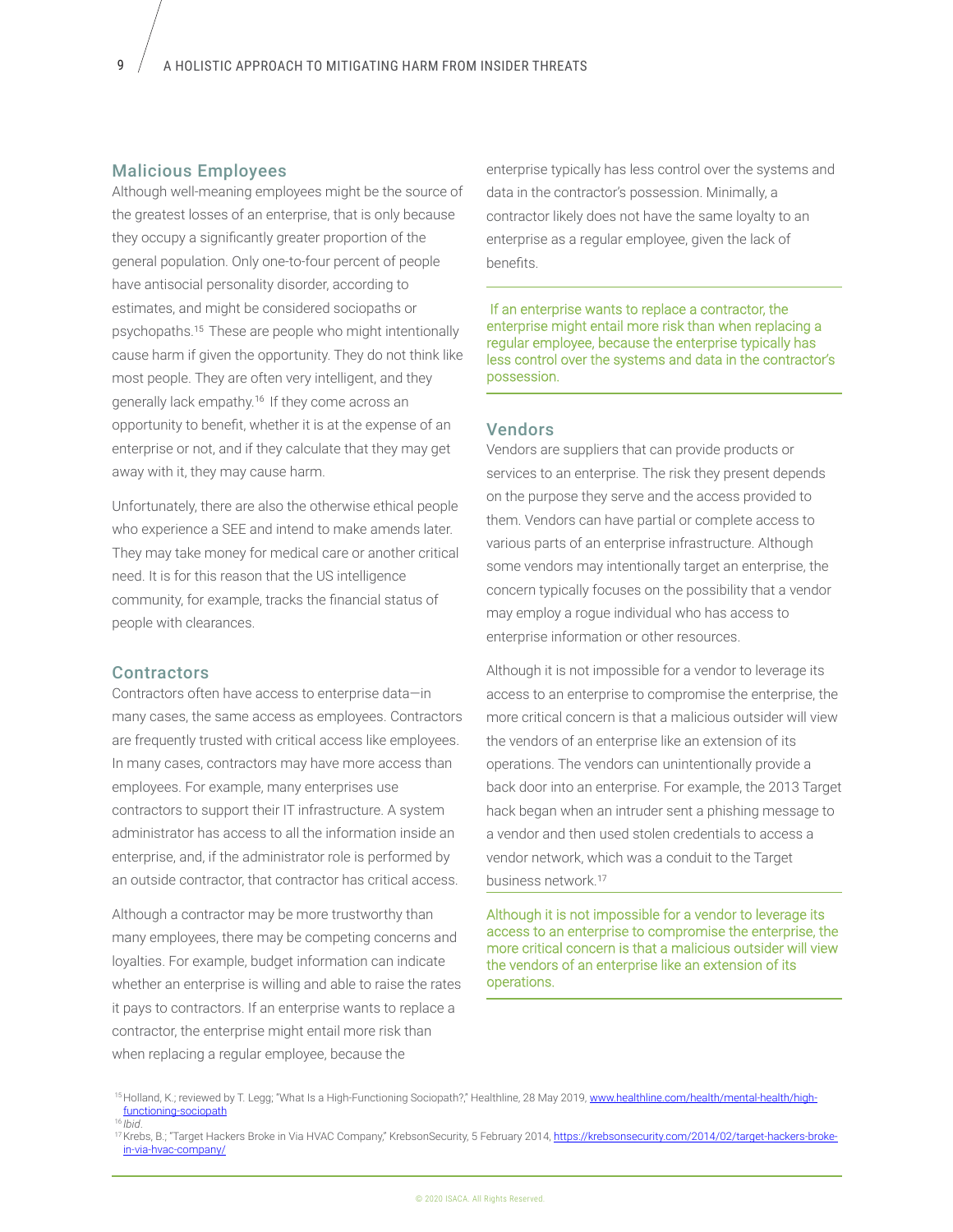### Support Contractors

Support contractors occupy a unique category. They are people who provide a service that the enterprise does not consider a core competency. For example, most enterprises outsource their cleaning services, IT support and automobile fleet maintenance. These workers frequently go unnoticed.

It is not impossible for criminals to intentionally get jobs inside an enterprise that they are targeting. In *2600: The Hackers Quarterly*, a hacker wrote about penetrating a targeted enterprise by obtaining a job at the cleaning service that it used. The cleaning service was always in need of employees and carried out no background checks. After inside the enterprise, the hacker obtained computer access and stole information.<sup>18</sup>

### **Customers**

While vendors and contractors often are critical to enterprise functions, customers are even more critical. Depending on the industry, customers may have access to business functions, and their behavior may result in losses. To a certain extent, enterprise customers can

<span id="page-9-0"></span>influence the way it conducts business. Consider the following incident:

An oil enterprise employee reported a coworker for unusual activity. Telephone records revealed that the coworker was calling a known intelligence operative at a foreign consulate on a regular basis. The security team found that the enterprise was negotiating drilling rights with that country, and, during the negotiations, its representative told enterprise officials that it would be a sign of good faith if the enterprise hired 30 recent college graduates. The enterprise negotiators readily agreed. The employee in question was one of the 30 hires. The enterprise wanted to determine how to identify potential concerns with the other 29 employees.

<span id="page-9-1"></span>It appeared that the foreign country was trying to determine the enterprise's estimate of the size of its oil reserves. The country also wanted to obtain any technologies that it could provide to enterprises within the country. Although this is an extreme case of a customer spying on an enterprise, situations like this can occur at a variety of levels in customer and vendor relationships. Adversarial dynamics are common in business relationships.<sup>19</sup>

# Tesla—An Iconic Example

There are countless cases of insiders gone rogue. Martin Tripp, a disgruntled Tesla employee, is a prime example. Tripp worked at the Tesla Nevada Gigafactory, which manufactured batteries. He was hired as a process technician and was apparently upset at being reassigned to another position, according to allegations made by Tesla CEO Elon Musk and in legal filings.

Tripp apparently started a fairly complex scheme to exact his revenge. He began to modify the Tesla computing environment to periodically extract gigabytes of valuable

<span id="page-9-2"></span>Tesla information. The exfiltrated information included Tesla financials, details for the process of manufacturing the batteries for the Tesla Model 3, and details about the raw materials involved in the manufacturing process. Tripp also took photographs and videos of the factory that indicated that Tesla was wasting a great deal of material.

In court filings, Tripp indicated that he worked with a short seller of stocks, and that the leak of the information that he stole was expected to drive down Tesla stock prices. To settle the case, Tripp paid Tesla \$400,000.<sup>20</sup>

www.theverge.com/2020/12/1/21755428/tesla-martin-tripp-settlement-whistleblower-hacing-amount

<sup>&</sup>lt;sup>18</sup> Referenced material as originally published is no longer available online (see [https://store.2600.com/collections/back-issues\)](https://store.2600.com/collections/back-issues). Subject matter is also referenced in *Corporate Espionage* (Prima, 1997) and *Spies Among Us* (Wiley, 2005).

<sup>&</sup>lt;sup>19</sup> The author was hired by the impacted enterprise to assist in the investigation and mitigation efforts.

<sup>&</sup>lt;sup>20</sup> Hawkins, A.; "Tesla whistleblower Martin Tripp ordered to pay \$400,000 to settle hacking case," The Verge, 1 December 2020,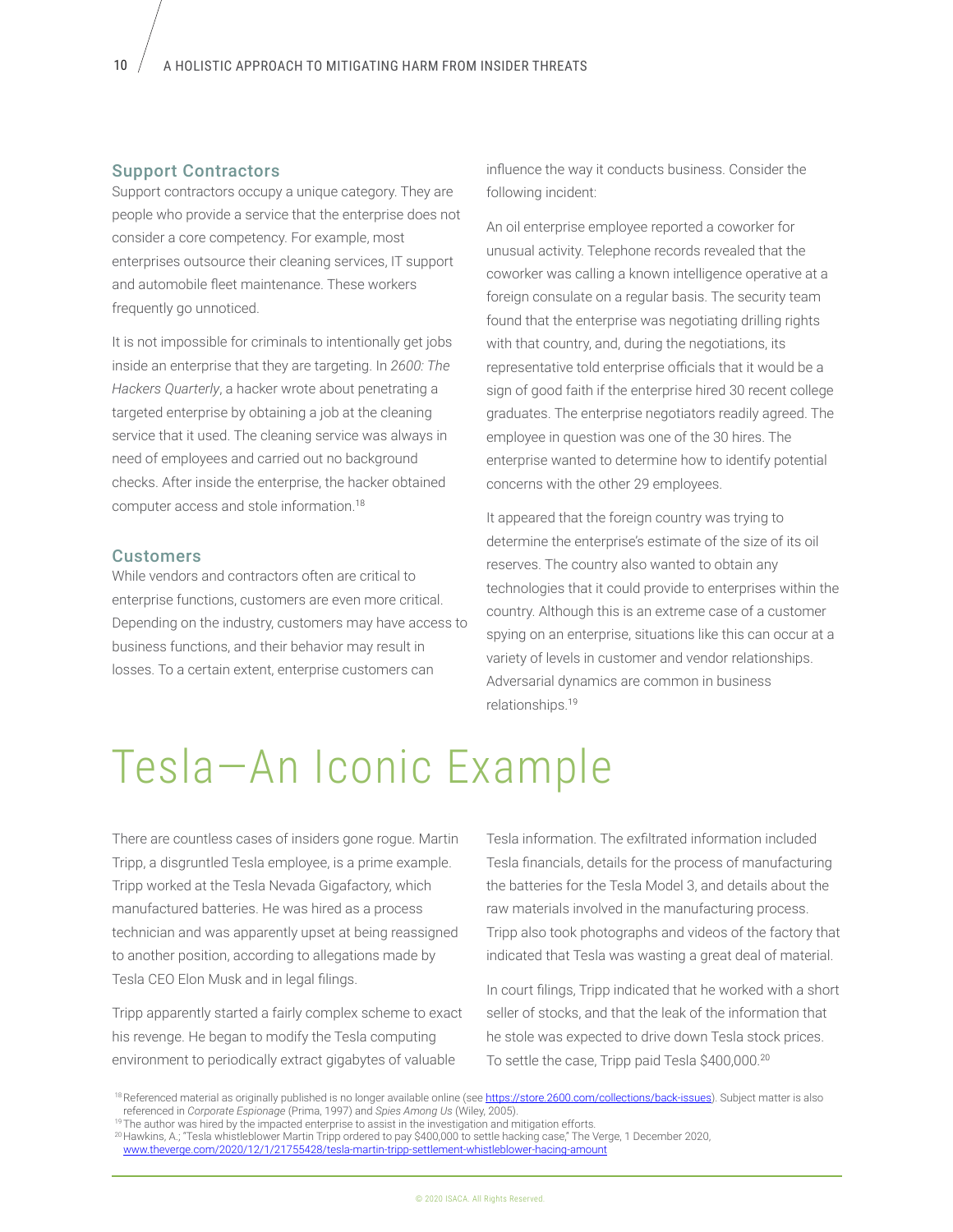Perhaps one of Tripp's most nefarious actions was placing the malicious software that he wrote onto coworkers' computers. That action suggested that Tripp was attempting to frame his former coworkers for his actions.

This case is an example of typical insider threat psychology at work. Tripp became upset at being reassigned from a job he apparently liked. He then became determined to exact revenge, because of the perceived insult to him. It appears that Tripp then devised a plan to make money by collaborating with someone who would benefit from a downturn in Tesla stock prices. Tripp then worked to disclose an inefficient business practice. Instead of acknowledging that he wanted revenge (for an attack on his ego) and wanted to profit from it in the process (money), he claimed he was a whistleblower attempting to disclose information Tesla had been hiding from the public. He offered no justification for attempting to frame his coworkers.

# A New Approach

When enterprises consider losses from insider threats, the motivation for the action is irrelevant. Stopping malicious insiders is not enough. Well-meaning insiders can be even more harmful than malicious insiders. Further, wellmeaning insiders can have their credentials compromised by outsiders.

To mitigate the insider threat, it is necessary to discount motivation. It is important to consider whether actions themselves are potentially harmful rather than to focus on the individuals carrying out the actions.

To mitigate the insider threat, it is necessary to discount motivation. It is important to consider whether actions themselves are potentially harmful rather than to focus on the individuals carrying out the actions.

### User-Initiated Loss

Perhaps the biggest consideration when addressing insider threat is how to understand a user's part in an incident. Strategically, it is helpful to think of the user's action as user-initiated loss (UIL). There are several reasons for making the distinction between user and action.

The word user is self-explanatory. The user is pivotal in the insider threat. The word initiated is used very

<span id="page-10-0"></span>intentionally. Specifically, a user does not directly cause a loss. The user initiates the action that results in the loss. Just because a user takes an action, it does not mean that loss should inevitably result. For example, just because a user clicks on ransomware in a phishing message, that does not mean ransomware should load onto the user's system. Other safeguards should be in place. The user should not have permission to install software. The system should have effective antimalware. The user does not personally encrypt each bit of a hard drive; the operating system does that.

<span id="page-10-1"></span>Many people who focus on security awareness imply that a potentially harmful user action is due to error or lack of awareness. Whether there is lack of awareness or error does not matter. Harm is harm, and the same actions that result from malice may also result from error. Therefore, when countering the insider threat, it is important to take away implications of motivation and to phrase the problem in a manner that acknowledges ways to mitigate losses before they are realized.

To mitigate the insider threat, it is important to remove preconceived notions about intent or possible damage. It is more effective to focus on mitigating UIL and to emphasize that the loss can be stopped before it is realized.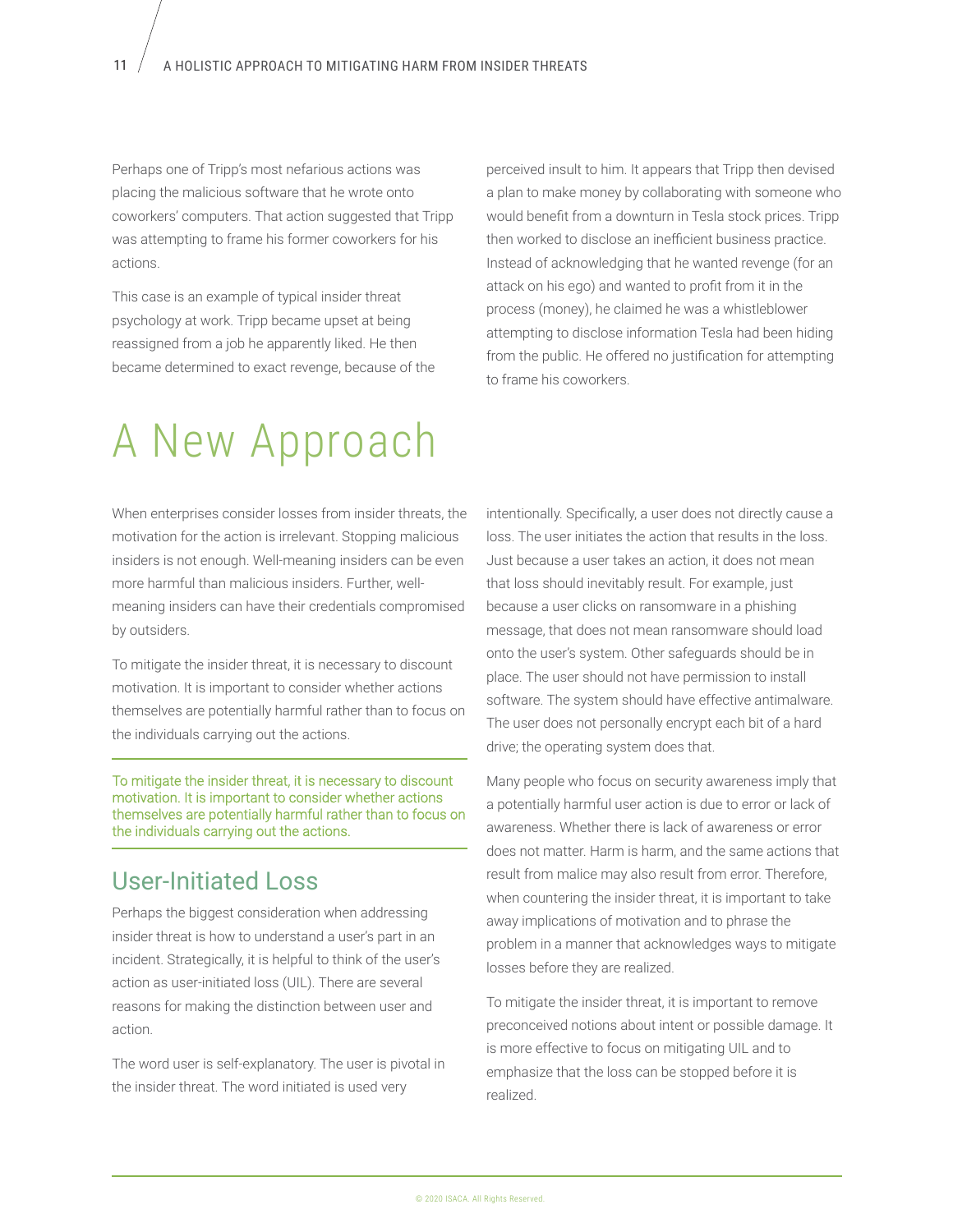# Human Security Engineering

Considering the insider threat from a systems perspective involves focusing on the proximity of the error. When there is a software bug, a good software engineer does not focus solely on the error in the line of code but considers how the line of code came to be, and how the software programming process could have been improved to proactively remove the error. The engineer considers how software testing could have been improved to find the bug before it made it into production, and how the entire system might be made more resilient to proactively account for a software bug.

When examining the relationship between a human action and potential harm, it is necessary to consider why the harm was allowed to come into being:

- Why was the system designed to facilitate the harm?
- What processes could have mitigated the harm?
- Why did the system fail to stop the inevitable initiation of that harm?

The process of writing better software systems is intrinsic to the software engineering discipline. The process of proactively accounting for the insider threat is human security engineering. Human security engineering is a process that proactively accounts for and mitigates UIL.<sup>21</sup>

### Removing the Insider From the Process

Perhaps one of the most effective methods to mitigate UIL and the insider threat as a whole is to remove the user from the process. Insiders cannot create damage, malicious or malignant, if they are not in a position to do so. Reengineering a process to remove the insider can mitigate loss.

Removing the user can be accomplished through a variety of means. One approach is to automate a process. For example, many applications replace cashiers and

<span id="page-11-0"></span>salesclerks, removing the possibility of accidental errors or theft in processing financial transactions. The use of mapping apps to provide directions not only greatly reduces the likelihood of misrouting rides, but also removes the possibility of taxi drivers intentionally taking longer routes to run up fares.

Machine learning and artificial intelligence allow automation of a variety of functions to remove opportunities for errors and allow more accuracy. For example, in cybersecurity automation, machine learning provides a more accurate and reliable method for identifying potential security incidents buried in gigabytes of log data.

### <span id="page-11-2"></span>Creating a User Environment That Mitigates Opportunities

It is impossible to mitigate insider threats out of all functions. Therefore, it is necessary to find other ways to reduce the risk that an insider may pose. One method is to reduce data access by limiting individual permissions to sensitive data. When access is limited, the compromise of data becomes less likely simply because fewer people are in a position to compromise that data.

<span id="page-11-1"></span>Likewise, consider the damage that phishing and ransomware cause. Email filters prevent phishing messages from getting to an insider. An insider who does not receive a phishing message cannot launch ransomware or otherwise fall for its pretext.

The tighter the controls around the insider, the less opportunity there is for the insider to create loss of any type. The controls can be technical, operational or physical. An insider does not have to have unlimited access. To the extent possible, everyone should have least privilege.

21 21See also Winkler, I.; T. Brown; *You Can Stop Stupid*, Wiley, USA, 2021.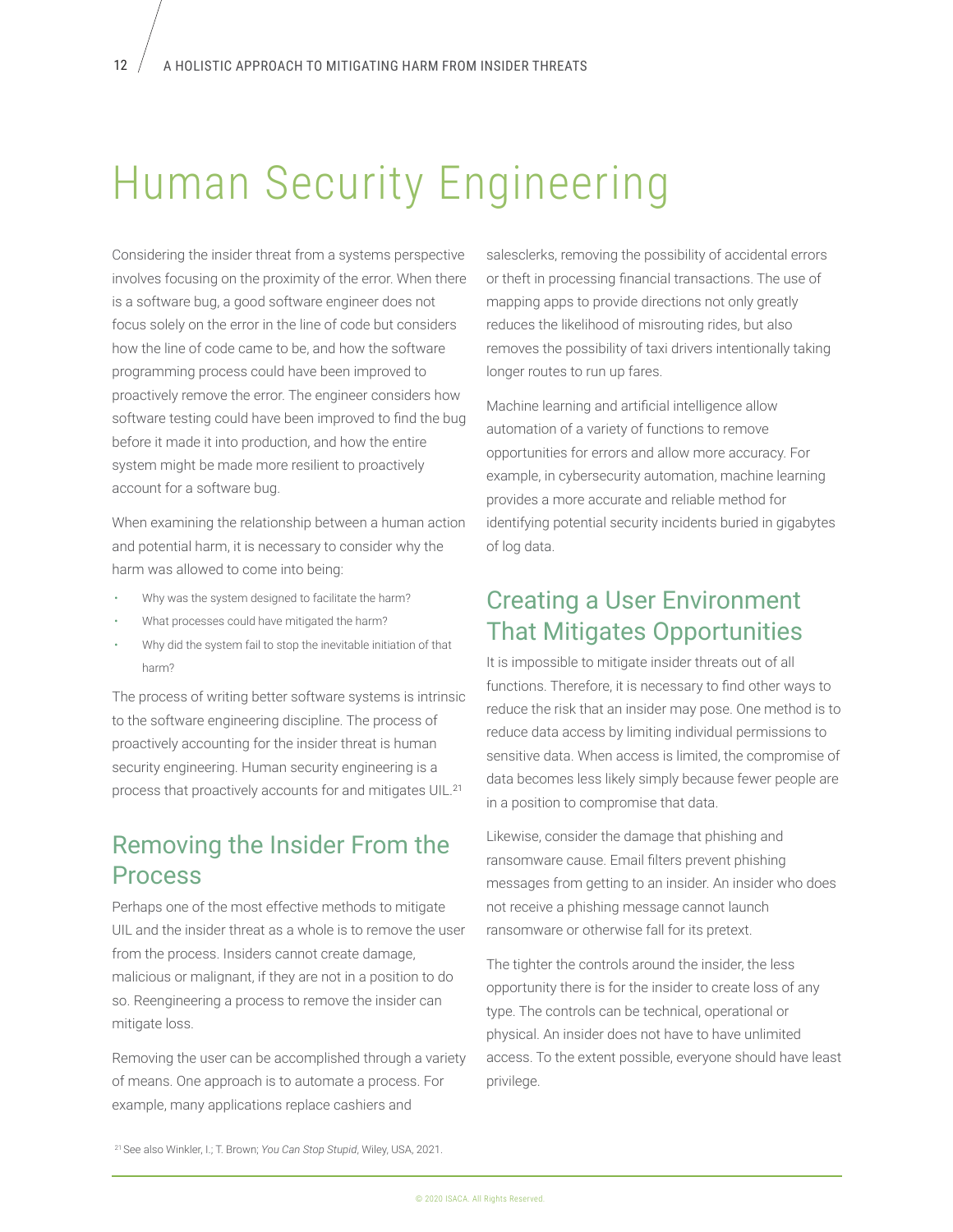## Anticipating and Mitigating User-Initiated Loss

Despite the best efforts of an enterprise, an insider will initiate some sort of loss. Users make errors. Users may be malicious. Accidents happen. There likely will be a lack of awareness in some respects. These circumstances are expected and should be planned for.

Cybersecurity is not unique in having to meet the insider threat challenge. Accounting has long learned to deal with the insider threat, proactively and reactively. Safety professionals know to deal with user errors and the expectation of injuries. This is not to say that these and other disciplines completely eliminated losses, but many have learned to build in protocols to mitigate UIL proactively and reactively.

It is necessary to proactively consider, from a cybersecurity perspective, what loss a user (or another insider) can initiate. What are the actions an insider can take, and what chain of events might a user initialize? For <span id="page-12-0"></span>example, if a user clicks on a phishing message, the phishing message might cause ransomware to execute. However, that ransomware can execute only if a user has permission to install software. Antimalware can be installed proactively to prevent ransomware from loading.

Technology is critical to prevent, detect and respond to insider threats. Data leak prevention software stops the loss of data regardless of user intent. Behavioral analytics can be valuable in detecting misuse and abuse of accounts or systems due to any motivation. All technical countermeasures have potential usefulness in mitigating the insider threat.

Although these observations may seem simplistic, they offer a starting place for understanding how to view the actions that insiders initiate and how to begin implementing the countermeasures that naturally present themselves. It should never be a surprise when insiders take actions that can start a chain of events that may result in harm.

# Conclusion

The insider threat is inevitable. It is impossible to stop malicious entities from existing. Even if it were possible, it would solve just a small part of the problem, because malignant insider threats are the greatest source of loss. Despite the massive potential of the losses, whether arising from malicious motivation, they can largely be anticipated.

<span id="page-12-1"></span>Through anticipation of user-initiated losses, they can be proactively mitigated. The application of human security engineering principles reduces the likelihood of users being in a position to initiate a loss. Proactively anticipating the inevitability that other countermeasures will fail makes it possible to mitigate insider threats in whatever form they take.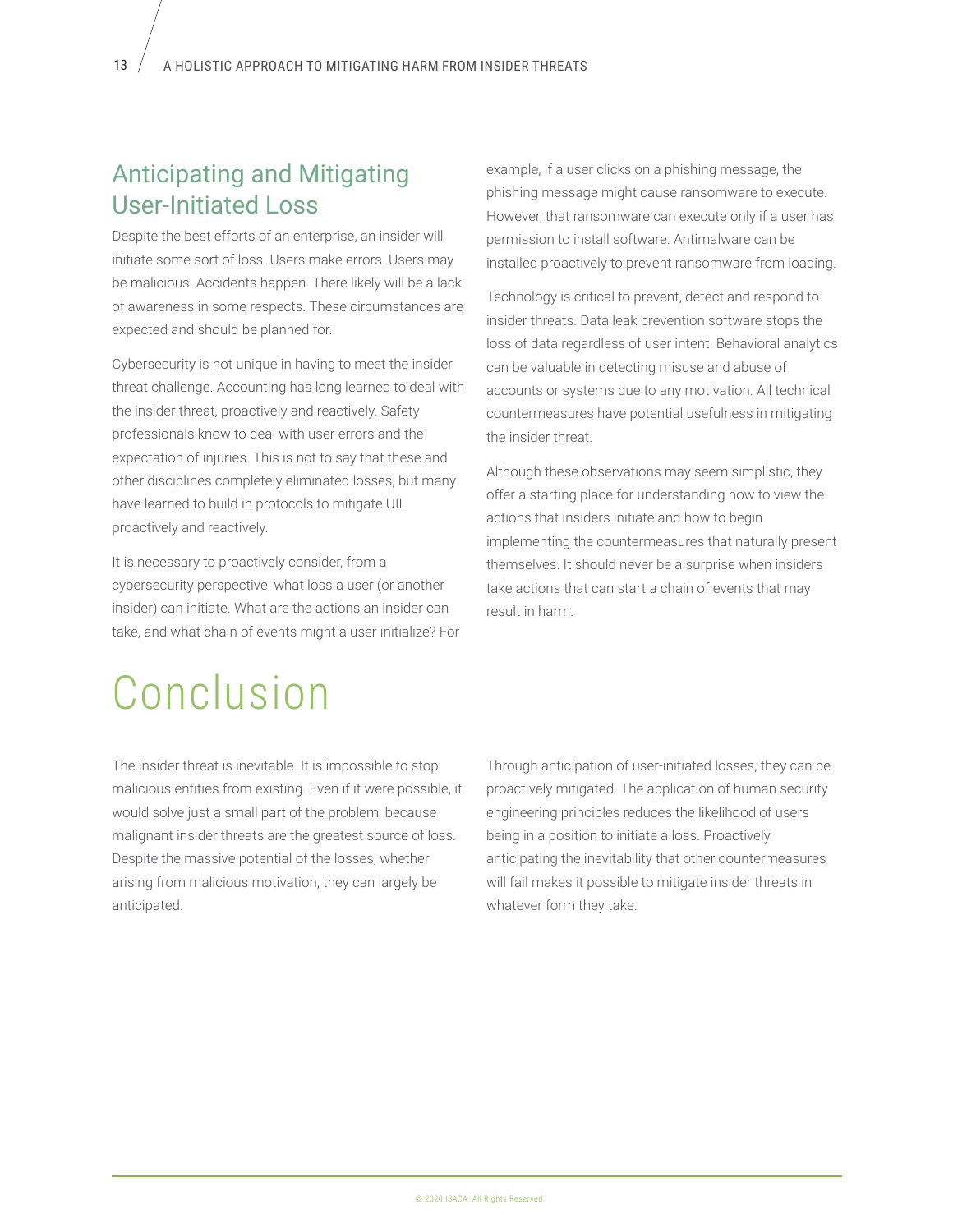# Acknowledgments

ISACA would like to recognize:

### **Lead Developer**

Ira Winkler CISSP President, Secure Mentem, USA

### **Expert Reviewers**

Vilius Benetis NRD Cyber Security, Lithuania

Donald Carpenter CISM, Security +, ITIL USA

Michael Gioia CISM, CDPSE, CISSP, PCIP, GSLC Bentley University, USA

Jo Stewart-Rattray CISA, CISM, CGEIT, CRISC, FACS CP (Cyber) BRM Advisory, Australia

### **Board of Directors**

Gregory Touhill, Chair CISM, CISSP Director, CERT Division of Carnegie Mellon University's Software Engineering Institute, USA

Pamela Nigro, Vice-Chair CISA, CGEIT, CRISC, CDPSE, CRMA Vice President–Information Technology, Security Officer, Home Access Health, USA

### John De Santis Former Chairman and Chief Executive Officer, HyTrust, Inc., USA

Niel Harper CISA, CRISC, CDPSE Chief Information Security Officer, UNOPS, Denmark

Gabriela Hernandez-Cardoso Independent Board Member, Mexico

#### Maureen O'Connell

Board Chair, Acacia Research (NASDAQ), Former Chief Financial Officer and Chief Administration Officer, Scholastic, Inc., USA

#### Veronica Rose

CISA, CDPSE Founder, Encrypt Africa, Kenya

### David Samuelson

Chief Executive Officer, ISACA, USA

### Gerrard Schmid

President and Chief Executive Officer, Diebold Nixdorf, USA

### Asaf Weisberg

CISA, CISM, CGEIT, CRISC Chief Executive Officer, introSight Ltd., Israel

Tracey Dedrick ISACA Board Chair, 2020-2021 <span id="page-13-0"></span>Former Chief Risk Officer, Hudson City Bancorp, USA

#### Brennan P. Baybeck

CISA, CISM, CRISC, CISSP ISACA Board Chair, 2019-2020 Vice President and Chief Information Security Officer for Customer Services, Oracle Corporation, USA

#### Rob Clyde

CISM ISACA Board Chair, 2018-2019 Independent Director, Titus, and Executive Chair, White Cloud Security, USA